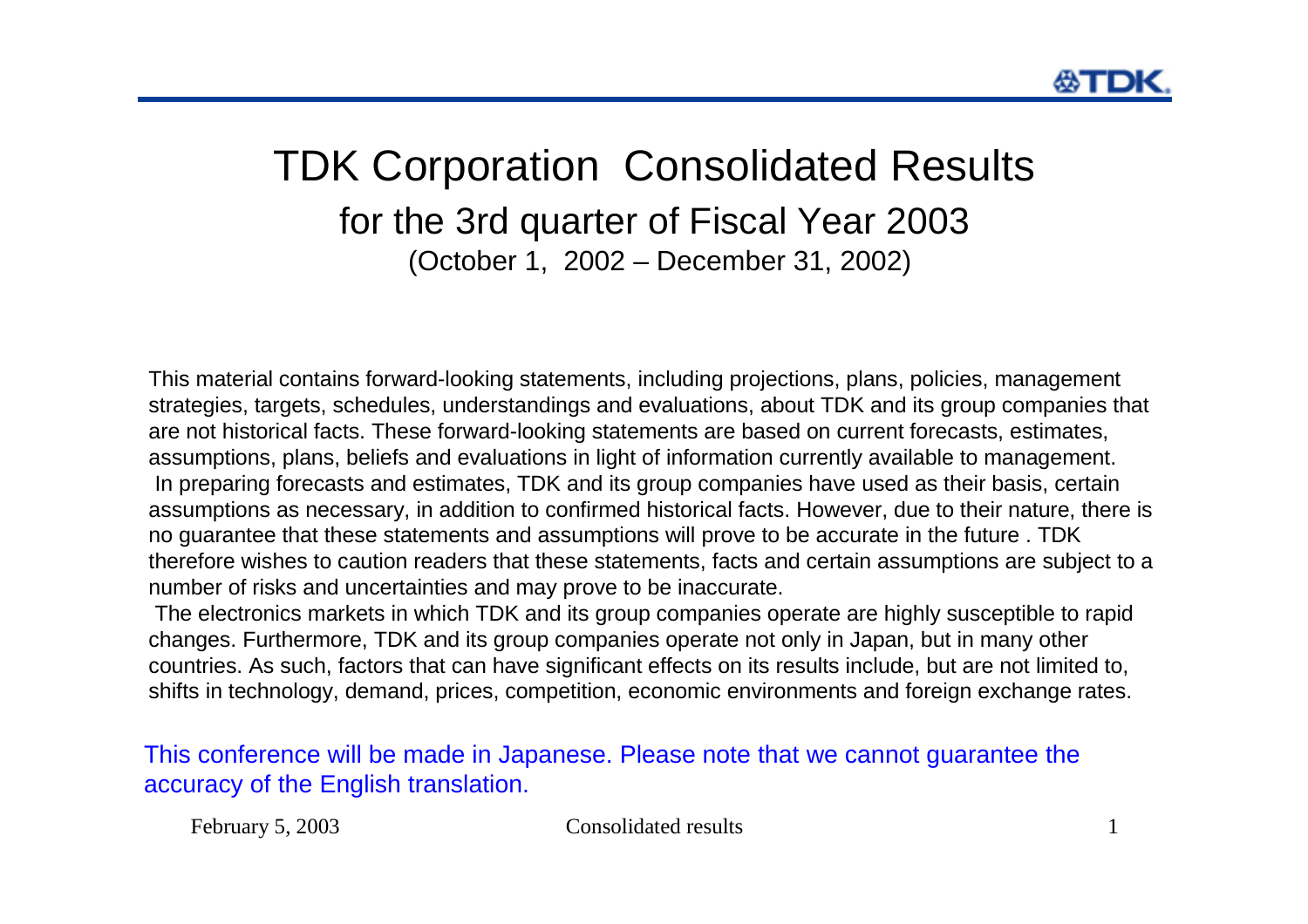### Consolidated Results for the 3rd quarter of FY2003

| (Unit:Yen millions)                 | 3Q of FY02 | <b>3Q of FY03</b> | Change   | Change $(\%)$ |
|-------------------------------------|------------|-------------------|----------|---------------|
| <b>Net sales</b>                    | 148,036    | 161,678           | 13,642   | 9.2%          |
| Cost of sales                       | 123,721    | 123,018           | $-703$   | $-0.6%$       |
| SG & A expenses                     | 31,204     | 29,912            | $-1,292$ | $-4.1%$       |
| <b>Restructuring cost</b>           | 7,282      | 2,576             | $-4,706$ | $-64.6%$      |
| Operating income(loss)              | $-14,171$  | 6,172             | 20,343   |               |
| Income(loss) before<br>income taxes | $-13,805$  | 6,055             | 19,860   |               |
| Net income(loss)                    | $-9,759$   | 4,575             | 14,334   |               |

TDK adopted the Emerging Issues Task Force 01-9 ("EITF 01-9"), "Accounting for Consideration Given by a Vendor to a Customer (Including a Reseller of the Vendor's Products)" from the fiscal year beginning April 1, 2002 and the prior year's consolidated financial statements have been restated for the change, accordingly.

This change only affects the figures for net sale and SG & A exepenses; there is no effect on operating income (loss).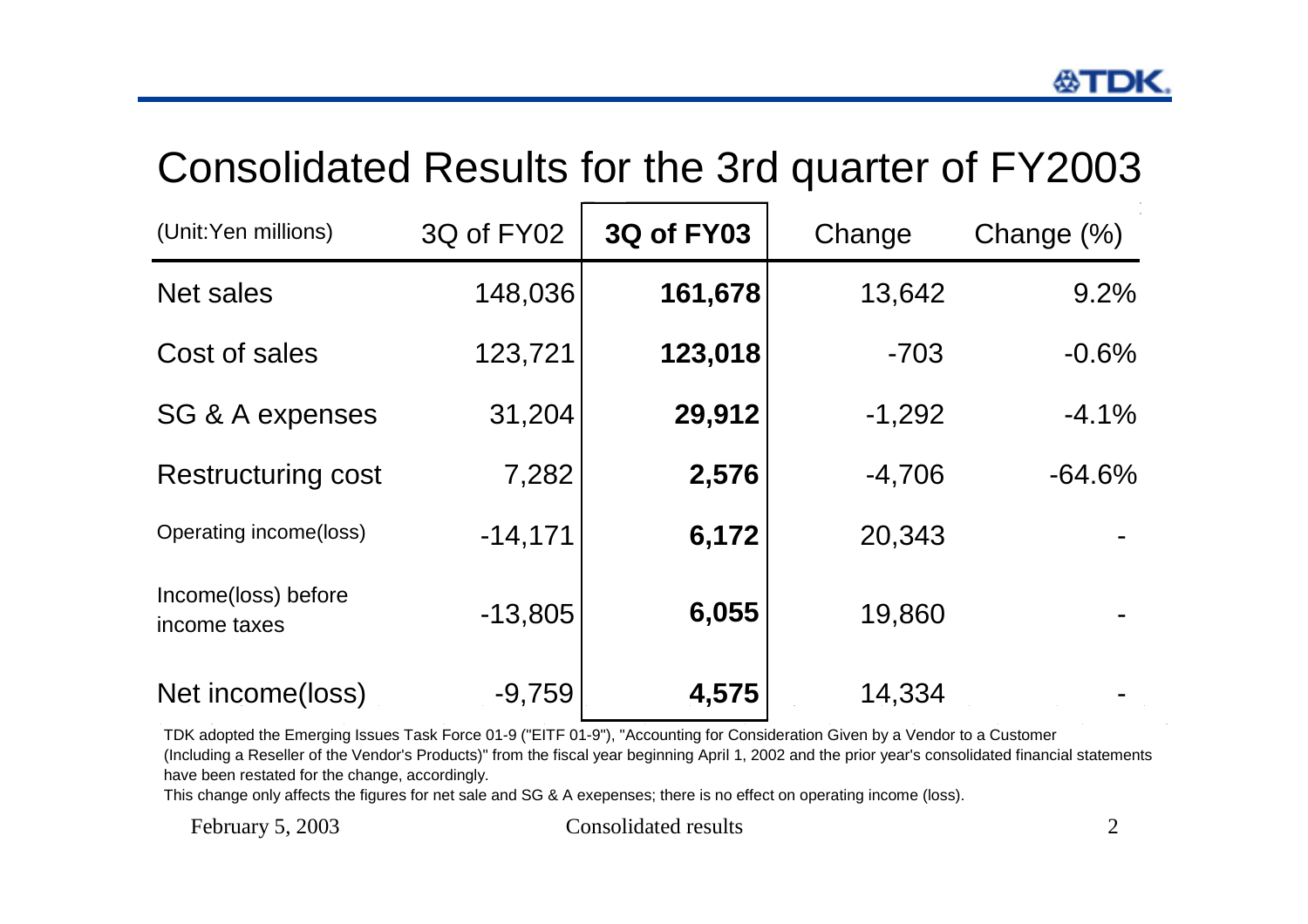### Breakdown of change in operating income

(Unit:Yen millions)

| [3Q Change in operating income Total]                                                                   | 20,300    |
|---------------------------------------------------------------------------------------------------------|-----------|
| Exchange fluctuations (1U.S.\$=Yen 123.45 -> 122.62)                                                    | -400      |
| Changes in sales and product mix                                                                        | 16,200    |
| Rationalization and cost reductions<br>Purchased materials saving<br><b>Reduction in Fixed expenses</b> | 17,800    |
| Sales price discounts (10.5%)                                                                           | $-19,000$ |
| Expenses to reform profit structure                                                                     | 5,700     |
|                                                                                                         |           |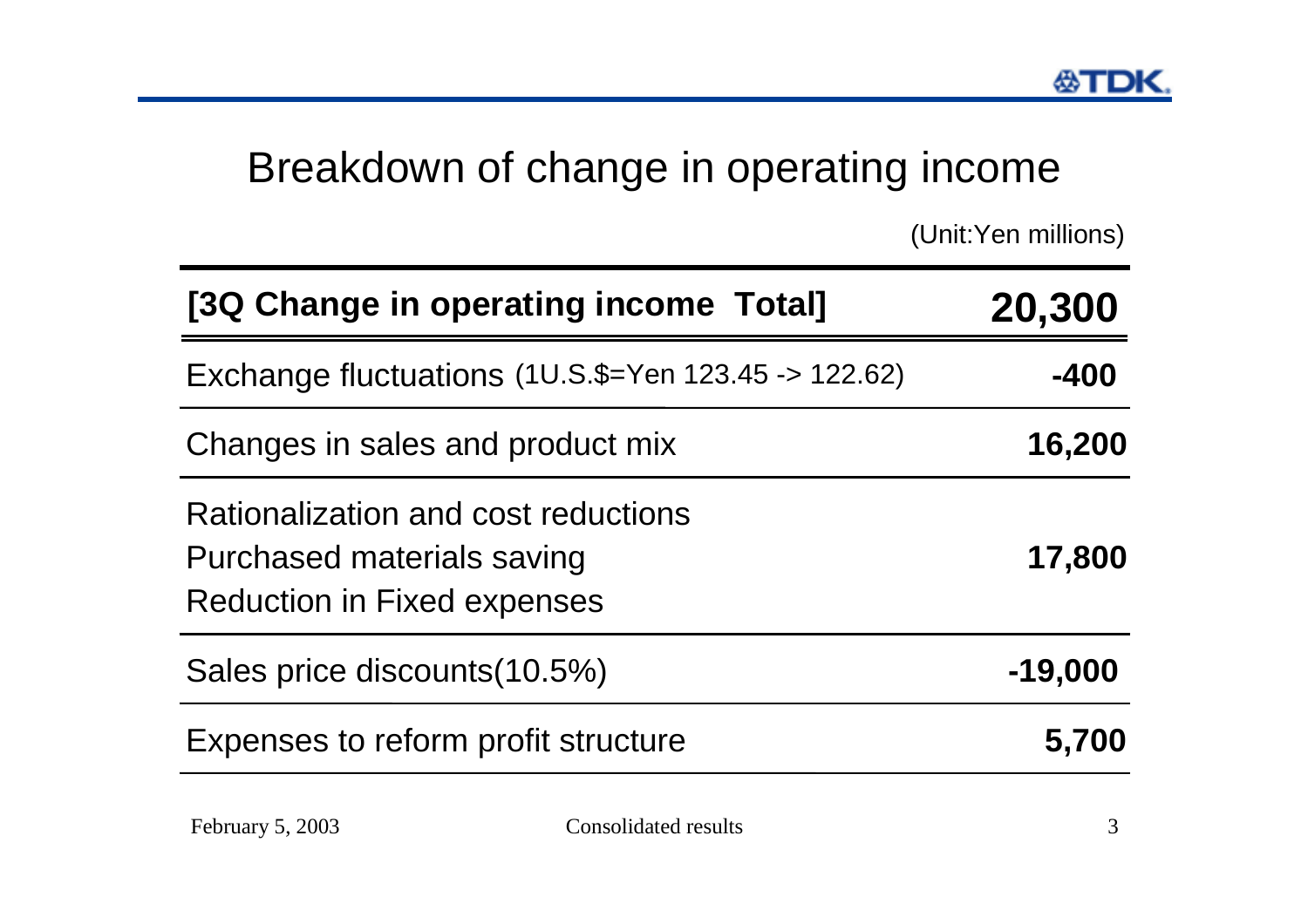# Balance Sheets (Assets)

| (Unit:Yen millions)       |         | Sep. 30, 2002 Dec. 31, 2002 | Change   |
|---------------------------|---------|-----------------------------|----------|
| <b>Current assets</b>     | 406,300 | 413,265                     | 6,965    |
| Cash and cash equivalents | 147,822 | 154,415                     | 6,593    |
| Net trade receivables     | 137,796 | 147,921                     | 10,125   |
| Inventories               | 83,714  | 76,433                      | $-7,281$ |
| Other current assets      | 36,968  | 34,496                      | $-2,472$ |
| <b>Fixed assets</b>       | 321,374 | 318,142                     | $-3,232$ |
| Capital expenditures      | 244,040 | 236,246                     | $-7,794$ |
| <b>Others</b>             | 77,334  | 81,896                      | 4,562    |
| <b>Total assets</b>       | 727,674 | 731,407                     | 3,733    |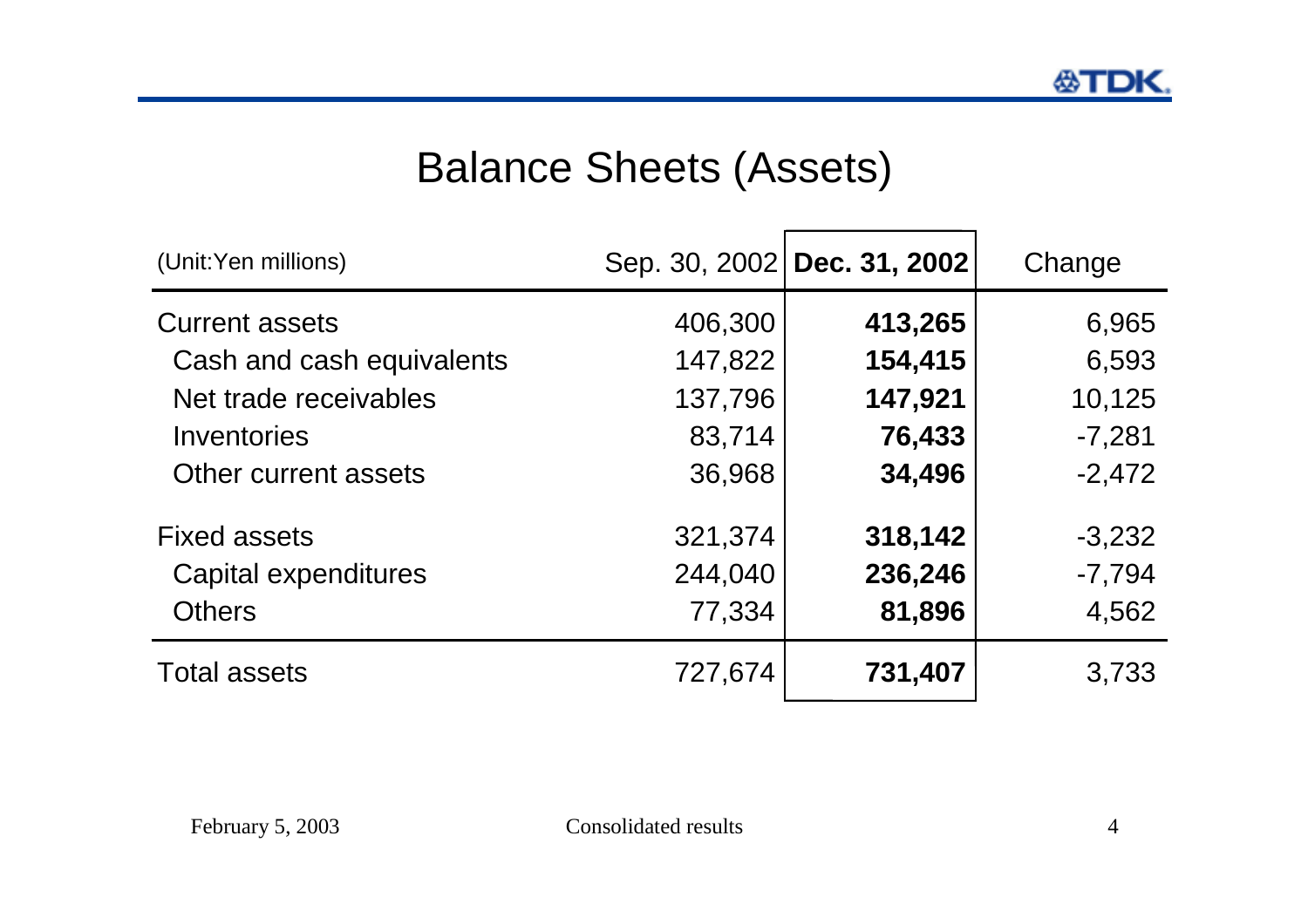## Balance Sheets (Liabilities and stockholders' equity)

| (Unit:Yen millions)                                           |                            | Sep. 30, 2002 Dec. 31, 2002 | Change                     |
|---------------------------------------------------------------|----------------------------|-----------------------------|----------------------------|
| <b>Current liabilities</b><br>Trade payables<br><b>Others</b> | 99,683<br>55,896<br>43,787 | 99,079<br>55,752<br>43,327  | $-604$<br>$-144$<br>$-460$ |
| <b>Fixed liabilities</b>                                      | 58,971                     | 69,234                      | 10,263                     |
| <b>Minority interests</b>                                     | 4,425                      | 4,656                       | 231                        |
| Total stockholders' equity                                    | 564,595                    | 558,438                     | $-6,157$                   |
| Total                                                         | 727,674                    | 731,407                     | 3,733                      |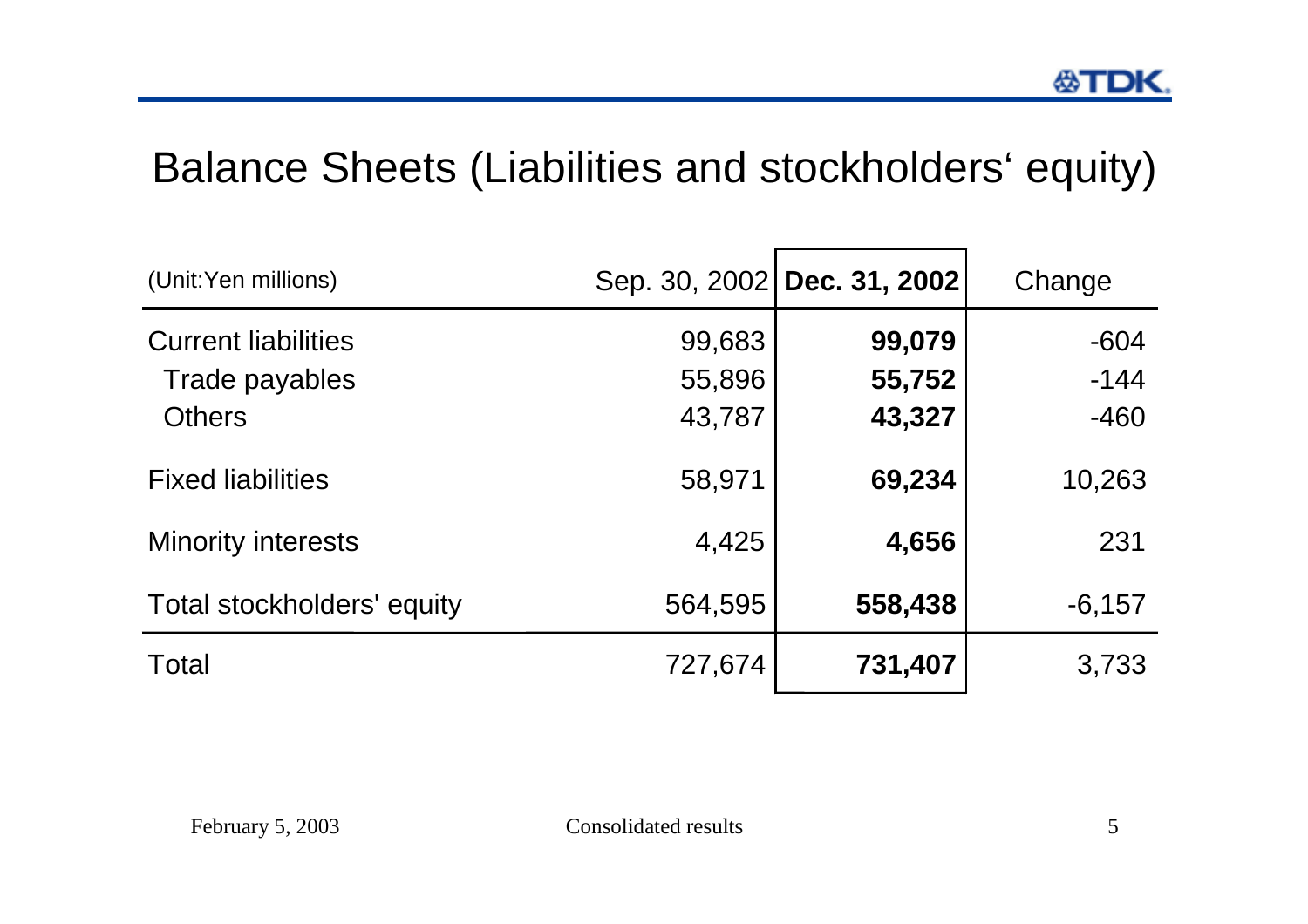# Improvement in Cash Flows

|                                        | End of Mar. '02<br><b>Results</b> | End of Dec. '02<br><b>Results</b> | <b>IEnd of Mar. '03</b><br><b>Target</b> |
|----------------------------------------|-----------------------------------|-----------------------------------|------------------------------------------|
| Inventory turnover<br>(months)         | 1.9                               | 1.4                               | 1.5                                      |
| <b>Fixed asset</b><br>turnover (times) | 2.1                               | 2.7                               | 2.5                                      |
| Trade receivables<br>turnover (months) | 3.1                               | 2.7                               | 2.5                                      |

Note: Figures as of December 31 are based on results for the 3<sup>rd</sup> quarter of the fiscal year. The targets are for the full year.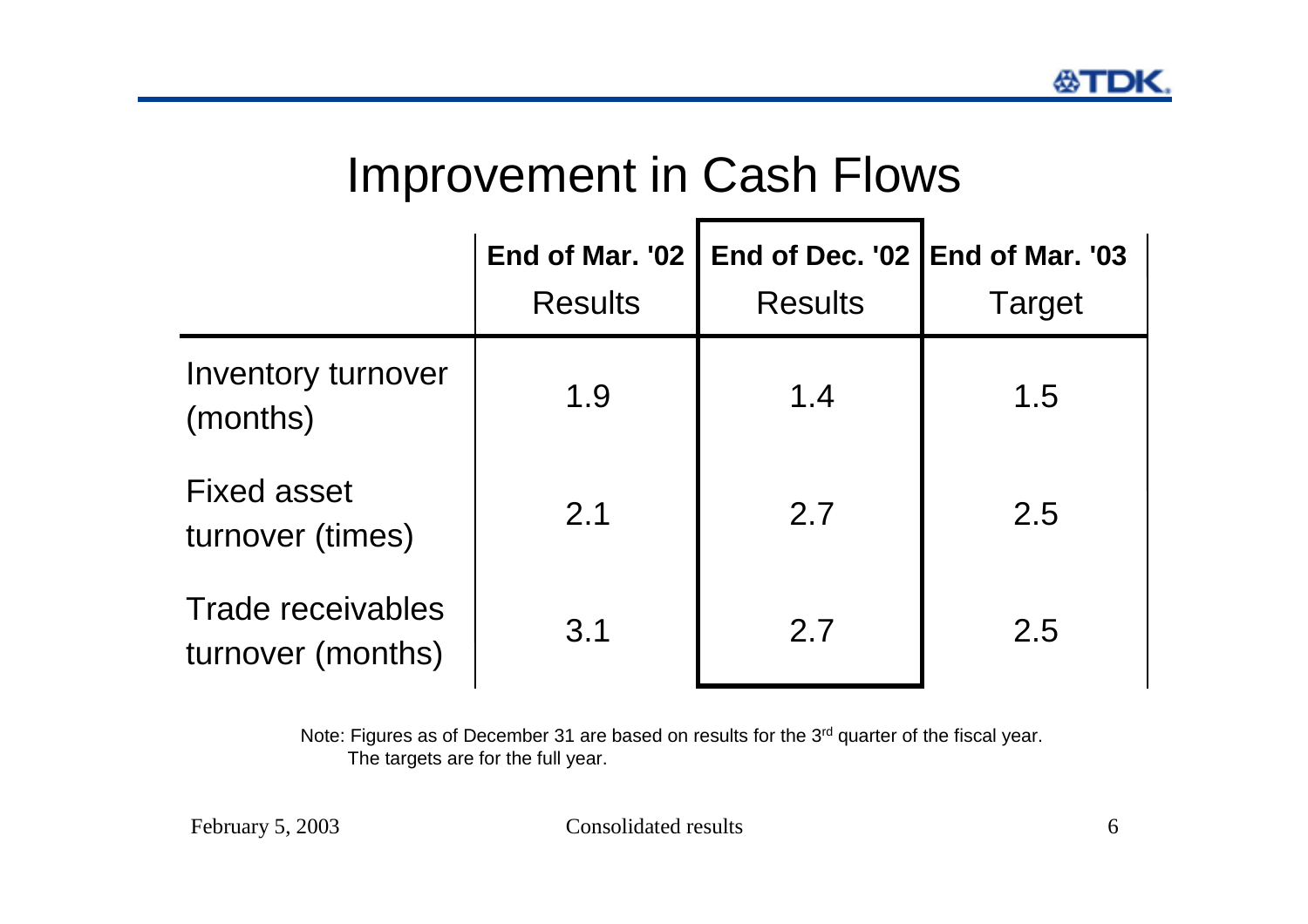# Sales Breakdown

| (Unit:Yen millions)                           | 3Q of FY02 | <b>3Q of FY03</b> | Change | Change $(\%)$ |
|-----------------------------------------------|------------|-------------------|--------|---------------|
| <b>Electronic materials</b><br>and components | 107,583    | 121,864           | 14,281 | 13.3%         |
| Electronic materials                          | 39,384     | 41,553            | 2,169  | 5.5%          |
| Electronic devices                            | 26,048     | 28,868            | 2,820  | 10.8%         |
| Recording devices                             | 38,259     | 47,818            | 9,559  | 25.0%         |
| Semiconductors and<br>others                  | 3,892      | 3,625             | $-267$ | $-6.9\%$      |
| <b>Recording media &amp;</b><br>systems       | 40,453     | 39,814            | $-639$ | $-1.6%$       |
| <b>Total net sales</b>                        | 148,036    | 161,678           | 13,642 | 9.2%          |

TDK adopted the Emerging Issues Task Force 01-9 ("EITF 01-9"), "Accounting for Consideration Given by a Vendor to a Customer (Including a Reseller of the Vendor's Products)" from the fiscal year beginning April 1, 2002 and the prior year's consolidated financial statements have been restated for the change, accordingly.

This change only affects the figures for net sale and SG & A exepenses; there is no effect on operating income (loss).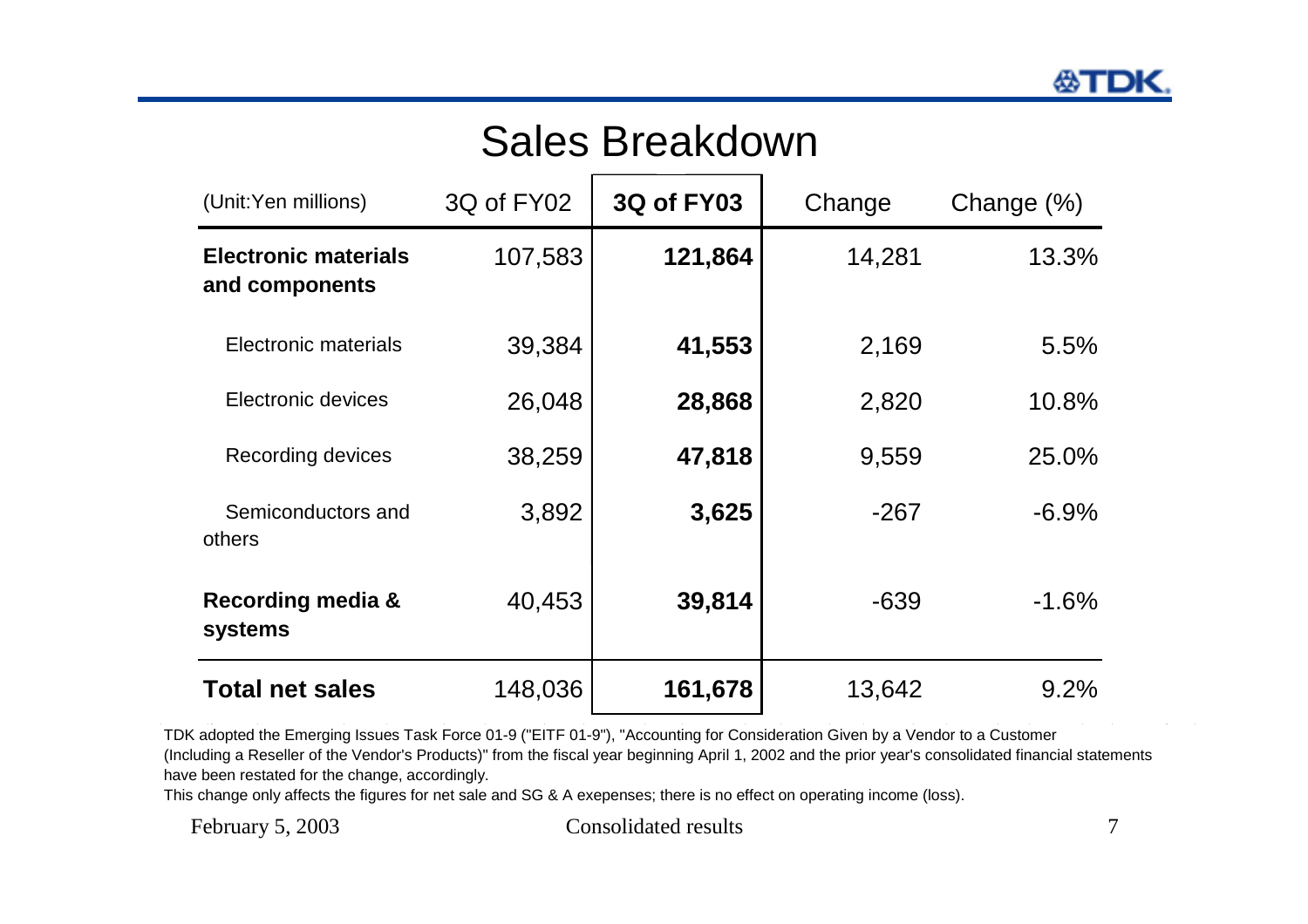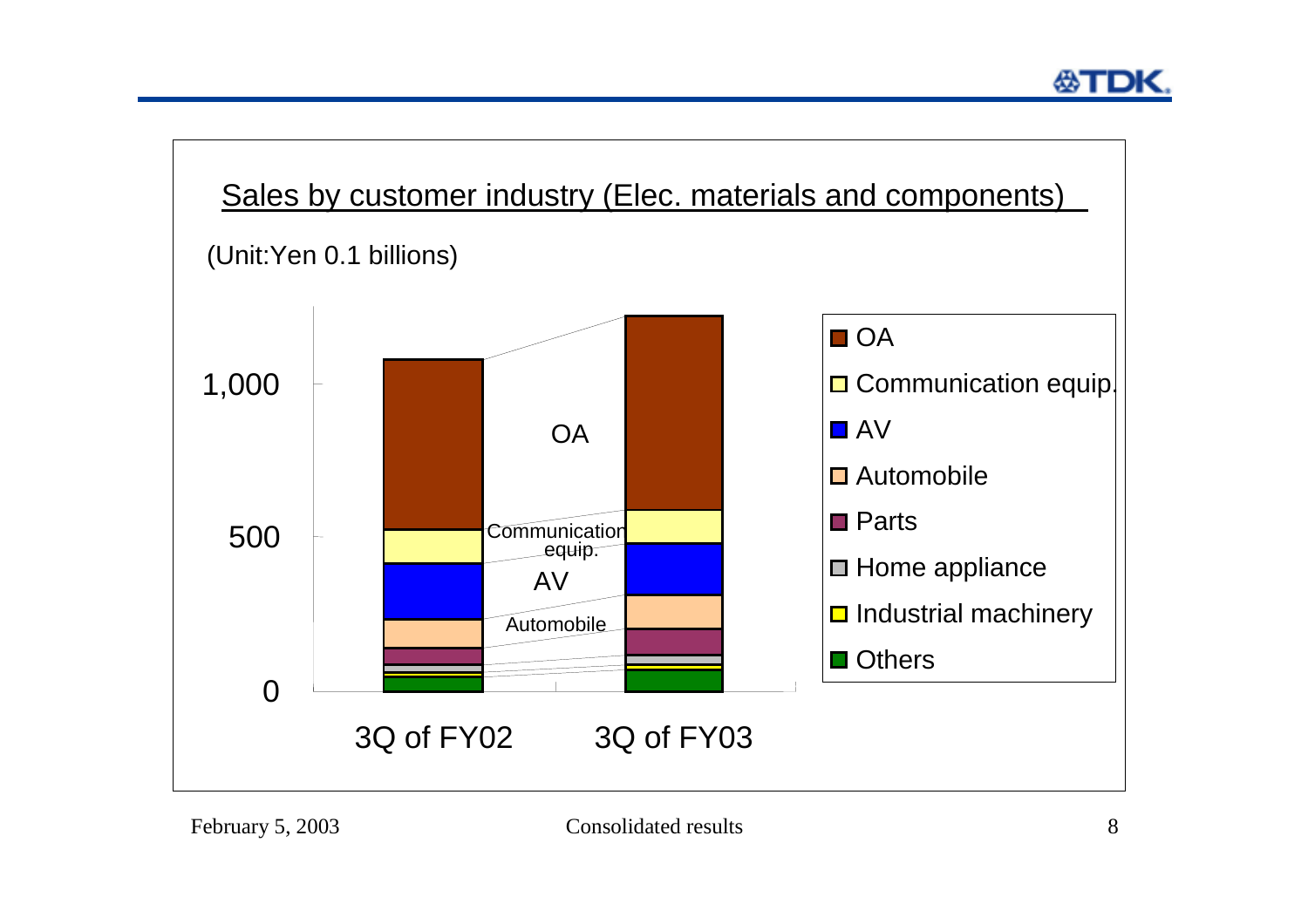# Operating income by Industry segment

| (Unit:Yen millions)                           | 3Q of FY02 | <b>3Q of FY03</b> | Change | Change $(\%)$ |  |
|-----------------------------------------------|------------|-------------------|--------|---------------|--|
| <b>Electronic materials</b><br>and components |            |                   |        |               |  |
| Net sales                                     | 107,583    | 121,864           | 14,281 | 13.3%         |  |
| Operating income (loss)                       | $-13,151$  | 5,821             | 18,972 |               |  |
| <b>Recording media</b><br>and systems         |            |                   |        |               |  |
| Net sales                                     | 40,453     | 39,814            | $-639$ | $-1.6%$       |  |
| Operating income (loss)                       | $-1,020$   | 351               | 1,371  |               |  |
| <b>Total</b>                                  |            |                   |        |               |  |
| Net sales                                     | 148,036    | 161,678           | 13,642 | 9.2%          |  |
| Operating income (loss)                       | $-14,171$  | 6,172             | 20,343 |               |  |

TDK adopted the Emerging Issues Task Force 01-9 ("EITF 01-9"), "Accounting for Consideration Given by a Vendor to a Customer (Including a Reseller of the Vendor's Products)" from the fiscal year beginning April 1, 2002 and the prior year's consolidated financial statements have been restated for the change, accordingly.

This change only affects the figures for net sale and SG & A exepenses; there is no effect on operating income (loss).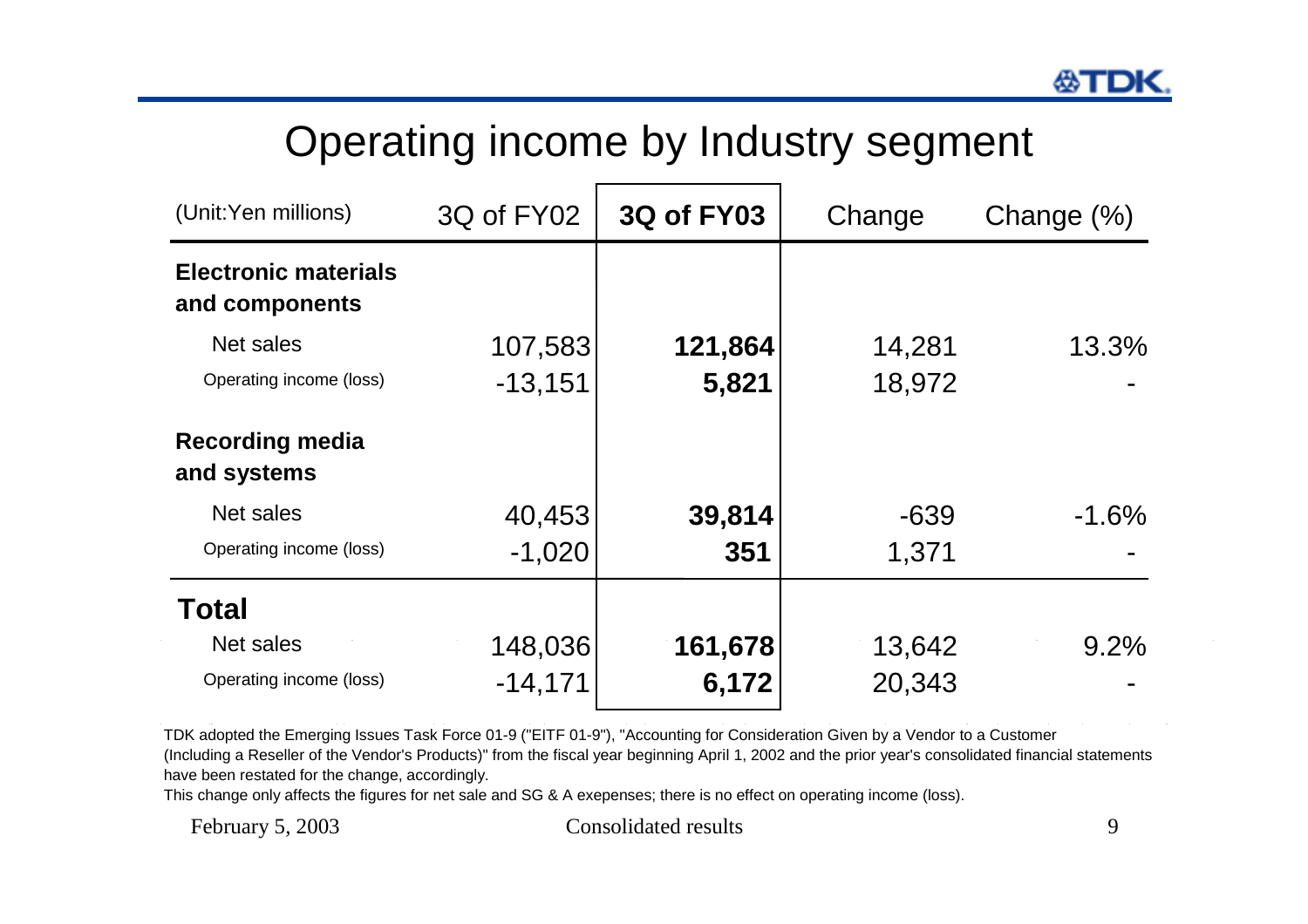# Sales by region

| (Unit:Yen millions)  | 3Q of FY02 | <b>3Q of FY03</b> | Change | Change $(\%)$ |
|----------------------|------------|-------------------|--------|---------------|
| Japan                | 40,857     | 43,040            | 2,183  | 5.3%          |
| Americas             | 28,526     | 28,134            | $-392$ | $-1.4%$       |
| Europe               | 21,384     | 21,998            | 614    | 2.9%          |
| Asia and others      | 57,269     | 68,506            | 11,237 | 19.6%         |
| Total                | 148,036    | 161,678           | 13,642 | 9.2%          |
| Overseas sales ratio | 72.4%      | 73.4%             |        |               |

TDK adopted the Emerging Issues Task Force 01-9 ("EITF 01-9"), "Accounting for Consideration Given by a Vendor to a Customer (Including a Reseller of the Vendor's Products)" from the fiscal year beginning April 1, 2002 and the prior year's consolidated financial statements

have been restated for the change, accordingly.

This change only affects the figures for net sale and SG & A exepenses; there is no effect on operating income (loss).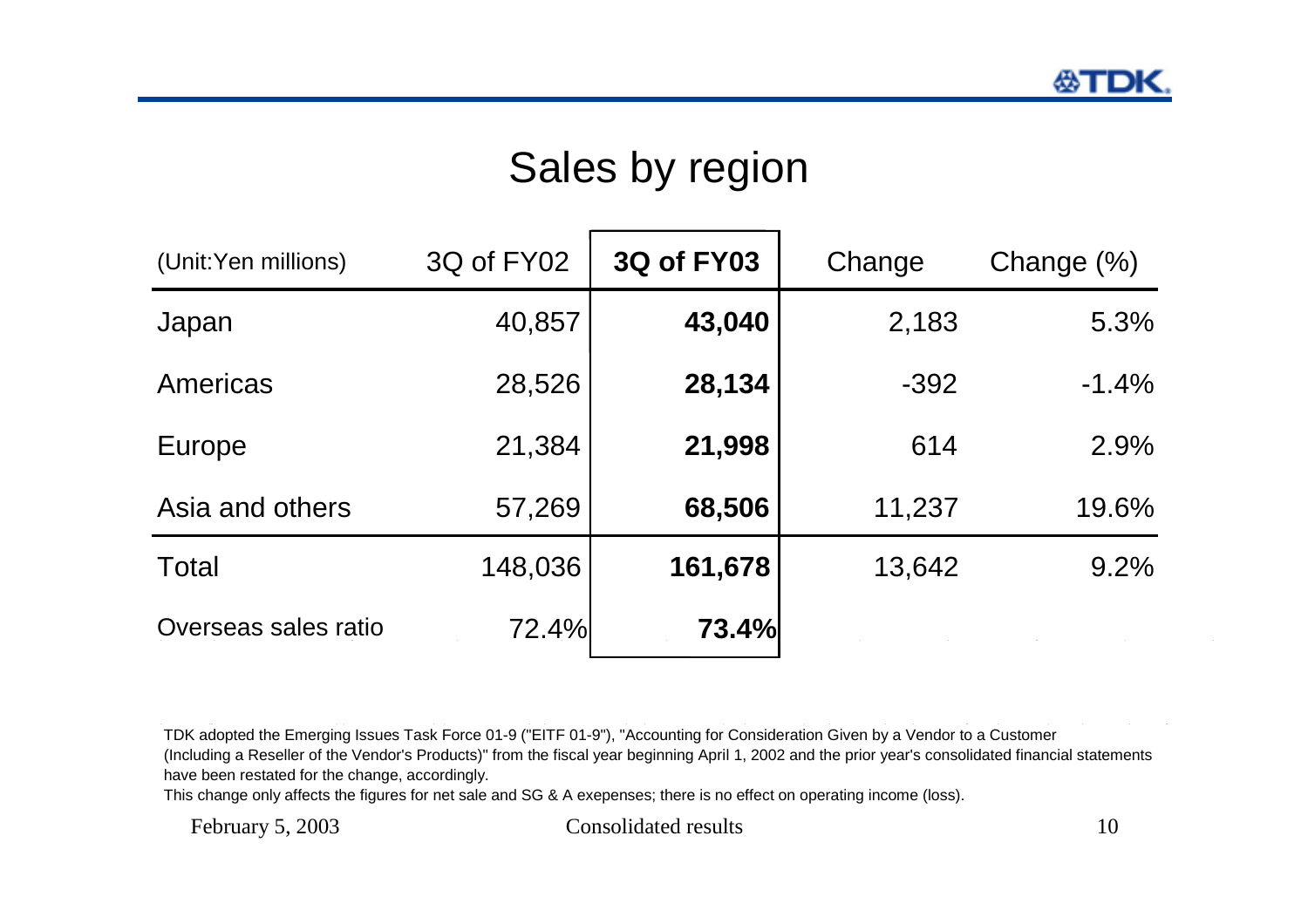# **Progress With Selection and Concentration**

#### **Progress Made**

| 1) Products ceased in first half of fiscal 2003              | ¥6.2 billion  |
|--------------------------------------------------------------|---------------|
| 2) Additional products targeted for cessation                | ¥5.5 billion  |
| in fiscal 2003                                               |               |
| 3) Products that are improving according to plan             | ¥14.4 billion |
| 4) Products that have growth potential and                   | ¥14.1 billion |
| are expected to improve next fiscal year                     |               |
| 5) Products for which profit recovery is expected            | ¥26.8 billion |
| next fiscal year due to further restructuring in fiscal 2003 |               |
|                                                              |               |



#### Total  $\angle$  467.0billion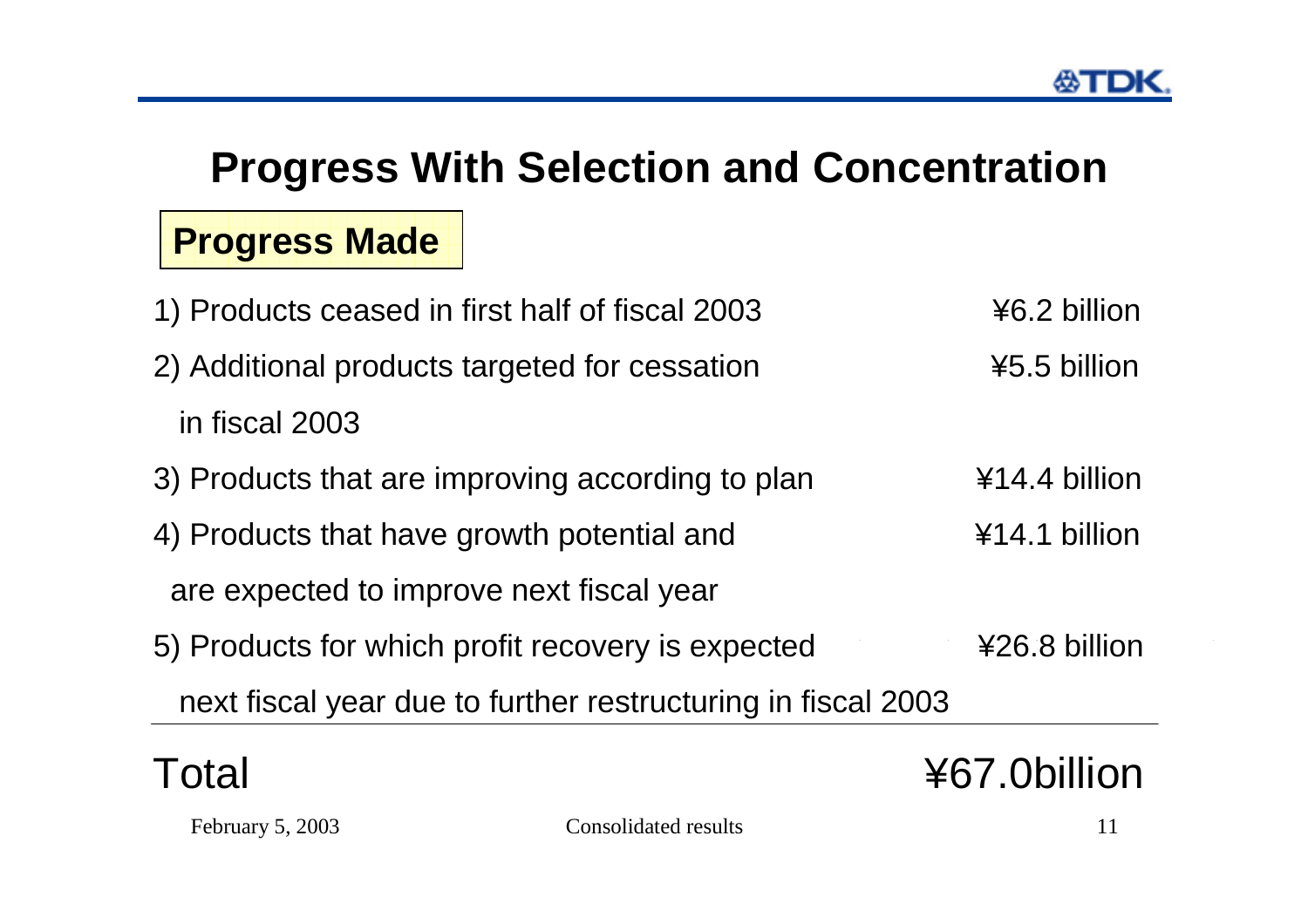# Consolidated Projections for the year ended March 31, 2003<br>February 5, 2003

| (Unit:Yen millions)              | <b>FY02</b><br>[Results] | <b>FY03</b><br>[Projections] | Change | Change $(\%)$ |
|----------------------------------|--------------------------|------------------------------|--------|---------------|
| Net sales                        | 570,511                  | 608,100                      | 37,589 | 6.6%          |
| Operating income(loss)           | $-43,722$                | 20,200                       | 63,922 |               |
| Income(loss) before income taxes | $-43,697$                | 17,700                       | 61,397 |               |
| Net income(loss)                 | $-25,771$                | 12,600                       | 38,371 |               |
| Exchange rate (U.S.\$=Yen)       | 125                      | 122                          |        |               |

The exchange rate is the average rate for the full fiscal year.

As of February 5, 2003, the average yen-U.S. dollar exchange rate for the 4th quarter of fiscal 2003 is estimated at Yen120.

TDK adopted the Emerging Issues Task Force 01-9 ("EITF 01-9"), "Accounting for Consideration Given by a Vendor to a Customer (Including a Reseller of the Vendor's Products)" from the fiscal year beginning April 1, 2002 and the prior year's consolidated financial statements have been restated for the change, accordingly.

This change only affects the figures for net sale and SG & A exepenses; there is no effect on operating income (loss).